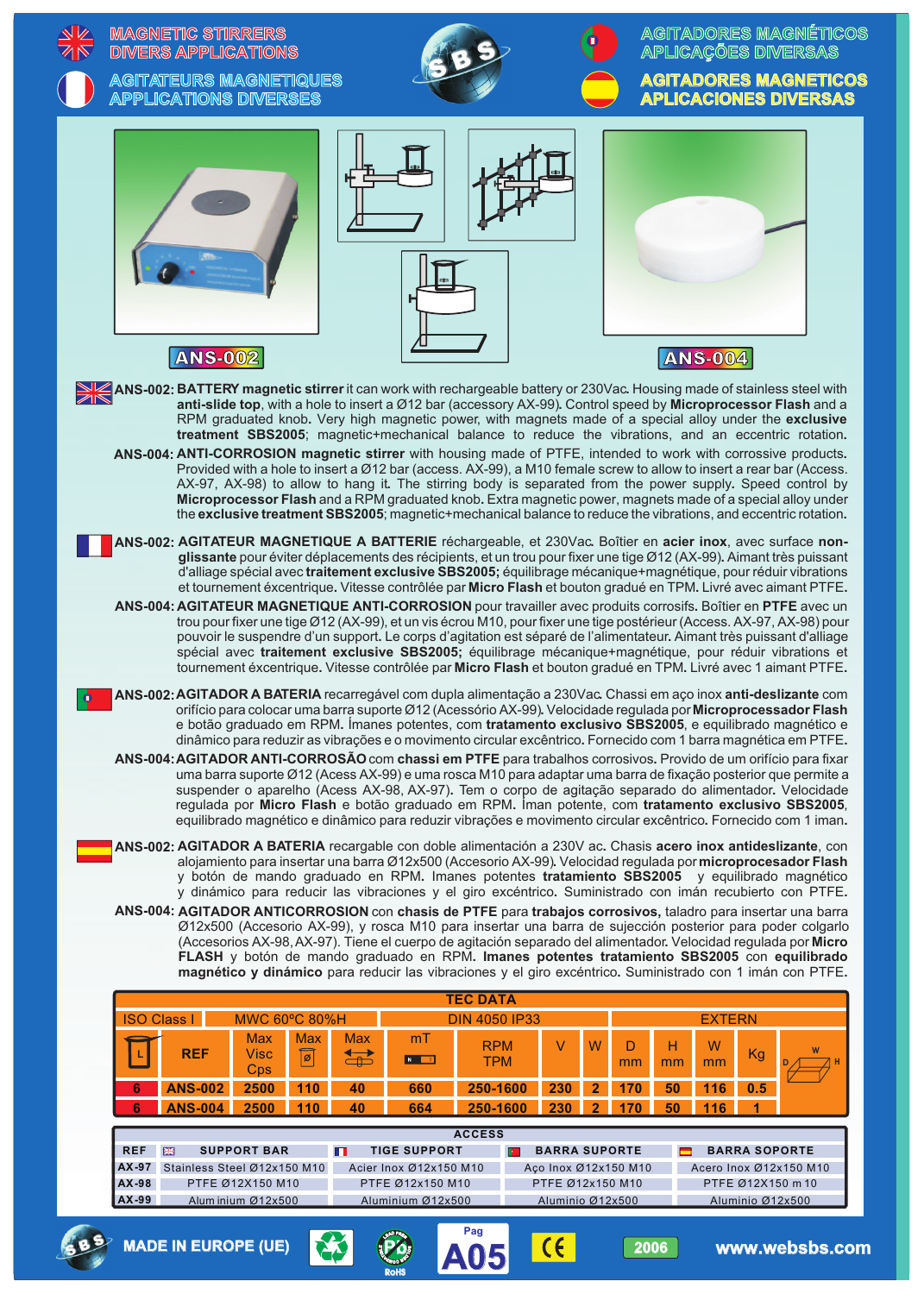|                                                                                                                                                                                                                                                                                                                                                                                                                                                                                                                                                                   | Ø 116<br><b>ANS-006</b><br>ANS-006: MAGNETIC STIRRER WITH Ø12 REAR BAR to allow to hang it in supports or scafolding, with housing made<br>of plastic with anti-slide top, provided with a hole to insert a Ø12 bar (access. AX-99). The stirring body is<br>separated from the power supply. Speed control by Microprocessor Flash and a RPM graduated knob. Extra<br>magnetic power, magnets made of a special alloy under the exclusive treatment SBS2005; magnetic<br>+mechanical balance to reduce the vibrations and an eccentric rotation. Supplied with a PTFE magnetic bar.                                                                                                                                                                                                      |                                                     |                                    |            |                                                  |            |                     |            |          | Ø 116<br><b>ANS-008</b>  |            |  |
|-------------------------------------------------------------------------------------------------------------------------------------------------------------------------------------------------------------------------------------------------------------------------------------------------------------------------------------------------------------------------------------------------------------------------------------------------------------------------------------------------------------------------------------------------------------------|-------------------------------------------------------------------------------------------------------------------------------------------------------------------------------------------------------------------------------------------------------------------------------------------------------------------------------------------------------------------------------------------------------------------------------------------------------------------------------------------------------------------------------------------------------------------------------------------------------------------------------------------------------------------------------------------------------------------------------------------------------------------------------------------|-----------------------------------------------------|------------------------------------|------------|--------------------------------------------------|------------|---------------------|------------|----------|--------------------------|------------|--|
|                                                                                                                                                                                                                                                                                                                                                                                                                                                                                                                                                                   |                                                                                                                                                                                                                                                                                                                                                                                                                                                                                                                                                                                                                                                                                                                                                                                           |                                                     |                                    |            |                                                  |            |                     |            |          |                          |            |  |
|                                                                                                                                                                                                                                                                                                                                                                                                                                                                                                                                                                   |                                                                                                                                                                                                                                                                                                                                                                                                                                                                                                                                                                                                                                                                                                                                                                                           |                                                     |                                    |            |                                                  |            |                     |            |          |                          |            |  |
| ANS-008: IMMERSION MAGNETIC STIRRER with housing made of plastic with anti-slide top, provided with a hole to fix a<br>Ø12 bar (access. AX-99). The stirring body is separated from the power supply. Extra magnetic power, magnets<br>made of a special alloy under the exclusive treatment SBS2005; magnetic+mechanical balance to reduce the<br>vibrations, and an eccentric rotation. Speed control by Microprocessor Flash and a RPM graduated knob.                                                                                                         |                                                                                                                                                                                                                                                                                                                                                                                                                                                                                                                                                                                                                                                                                                                                                                                           |                                                     |                                    |            |                                                  |            |                     |            |          |                          |            |  |
| ANS-006: AGITATEUR MAGNETIQUE AVEC TIGE pour suspendre sur un support de laboratoire. Boîtier en plastique avec<br>un trou pour fixer une tige Ø12x500 (Accessoire AX-99). Le corps d'agitation est sepparé de l'alimentateur.<br>Equipé avec un aimant très puissant d'alliage spécial avec traitement exclusive SBS2005; et équilibrage<br>mécanique+magnétique, pour réduir les vibrations et le tournement éxcentrique du barreau. Vitesse contrôlée                                                                                                          |                                                                                                                                                                                                                                                                                                                                                                                                                                                                                                                                                                                                                                                                                                                                                                                           |                                                     |                                    |            |                                                  |            |                     |            |          |                          |            |  |
| par Microprocesseur Flash et bouton sur échelle graduée en TPM. Livré avec un barreau magnétique en PTFE.<br>ANS-008: AGITATEUR MAGNETIQUE PLONGEABLE, boîtier en plastique avec un trou pour fixer une tige Ø12(AX-99).<br>Le corps d'agitation est séparé de l'alimentateur. Avec aimant très puissant d'alliage spécial avec traitement<br>exclusive SBS2005; et équilibrage mécanique+magnétique, pour réduir les vibrations et le tournement<br>éxcentrique du barreau. Vitesse contrôlée par Micro Flash et bouton gradué en TPM. Livré avec aimant en PTFE |                                                                                                                                                                                                                                                                                                                                                                                                                                                                                                                                                                                                                                                                                                                                                                                           |                                                     |                                    |            |                                                  |            |                     |            |          |                          |            |  |
|                                                                                                                                                                                                                                                                                                                                                                                                                                                                                                                                                                   | ANS-006: AGITADOR COM BARRA POSTERIOR Ø12 para suspender em suportes ou em grades de fixação, com o<br>corpo de agitação em plástico com a superfície de trabalho anti-deslizante, separado do alimentador, provido<br>dum orifício para fixar uma barra Ø12 (Acess AX-99). Velocidade regulada por Microprocessador Flash e botão<br>graduado em RPM. Íman potente com tratamento exclusivo SBS2005, equilibrado magnético e dinâmico para<br>reduzir as vibrações e o movimento circular excêntrico. Fornecido com 1 íman em PTFE e um alimentador.<br>ANS-008: AGITADOR SUBMERSÍVEL, com o corpo de agitação em plástico com a superficie de trabalho anti-deslizante,<br>separado do alimentador, provido dum orifício para fixar uma barra Ø12 (AcessAX-99). Velocidade regulada por |                                                     |                                    |            |                                                  |            |                     |            |          |                          |            |  |
|                                                                                                                                                                                                                                                                                                                                                                                                                                                                                                                                                                   | Micro Flash e botão graduado em RPM. Íman potente com tratamento exclusivo SBS2005, e equilibrado<br>magnético e dinâmico para reduzir as vibrações e o movimento circular excêntrico. Fornecido com 1 íman PTFE.                                                                                                                                                                                                                                                                                                                                                                                                                                                                                                                                                                         |                                                     |                                    |            |                                                  |            |                     |            |          |                          |            |  |
|                                                                                                                                                                                                                                                                                                                                                                                                                                                                                                                                                                   | ANS-006: AGITADOR CON BARRAPOSTERIOR Ø12 para sujetar en soportes o embarrados, con cuerpo de agitación<br>de plástico, separado del alimentador, y provisto con un taladro para insertar una barra Ø12x500 (Accesorio AX-<br>99). Velocidad regulada por microprocesador FLASH y botón de mando graduado en RPM. Imanes potentes con<br>equilibrado magnético+dinámico para reducir vibraciones y el giro excéntrico. Y con tratamiento SBS2005<br>Superficie recubierta de un material antideslizante. Suministrado completo con un imán recubierto de PTFE.                                                                                                                                                                                                                            |                                                     |                                    |            |                                                  |            |                     |            |          |                          |            |  |
|                                                                                                                                                                                                                                                                                                                                                                                                                                                                                                                                                                   | ANS-008: AGITADOR SUMERGIBLE, con cuerpo agitador de PVC, separado del alimentador, y un taladro para insertar<br>una barra Ø12x500 (Accesorio AX-99). Velocidad regulada por microprocesador FLASH y botón de mando<br>graduado en RPM. Imanes potentes tratamiento SBS2005 con equilibrado magnético+dinámico para reducir<br>las vibraciones y el giro excéntrico del imán. Suministrado con una varilla magnética recubierta de PTFE.                                                                                                                                                                                                                                                                                                                                                 |                                                     |                                    |            |                                                  |            |                     |            |          |                          |            |  |
|                                                                                                                                                                                                                                                                                                                                                                                                                                                                                                                                                                   |                                                                                                                                                                                                                                                                                                                                                                                                                                                                                                                                                                                                                                                                                                                                                                                           |                                                     |                                    |            | <b>TEC DATA</b>                                  |            |                     |            |          |                          |            |  |
| <b>ISO Class I</b>                                                                                                                                                                                                                                                                                                                                                                                                                                                                                                                                                | <b>Max</b><br><b>REF</b><br><b>Visc</b><br>Cps                                                                                                                                                                                                                                                                                                                                                                                                                                                                                                                                                                                                                                                                                                                                            | MWC 60°C 80%H<br><b>Max</b><br>$\boxed{\mathbf{z}}$ | <b>Max</b><br>$\overrightarrow{d}$ | mT<br>N S  | <b>DIN 4050 IP33</b><br><b>RPM</b><br><b>TPM</b> | $\vee$     | W                   | D<br>mm    | н<br>mm  | <b>EXTERN</b><br>W<br>mm | Kg         |  |
| 6<br>6                                                                                                                                                                                                                                                                                                                                                                                                                                                                                                                                                            | <b>ANS-006</b><br>2500<br><b>ANS-008</b><br>2500                                                                                                                                                                                                                                                                                                                                                                                                                                                                                                                                                                                                                                                                                                                                          | 110<br>110                                          | 40<br>40                           | 660<br>664 | 250-1600<br>250-1600                             | 230<br>230 | 2<br>$\overline{2}$ | 170<br>170 | 50<br>50 | 116<br>116               | 0.5<br>0.5 |  |
|                                                                                                                                                                                                                                                                                                                                                                                                                                                                                                                                                                   | ACCES:AX-99 Support bar Ø12x500 Tige support Ø12x500 Barra suporte Ø12x500 Barra soporte Ø12x500                                                                                                                                                                                                                                                                                                                                                                                                                                                                                                                                                                                                                                                                                          |                                                     |                                    |            |                                                  |            |                     |            |          |                          |            |  |
|                                                                                                                                                                                                                                                                                                                                                                                                                                                                                                                                                                   |                                                                                                                                                                                                                                                                                                                                                                                                                                                                                                                                                                                                                                                                                                                                                                                           |                                                     |                                    |            |                                                  |            |                     |            |          |                          |            |  |

**A06 Pag**



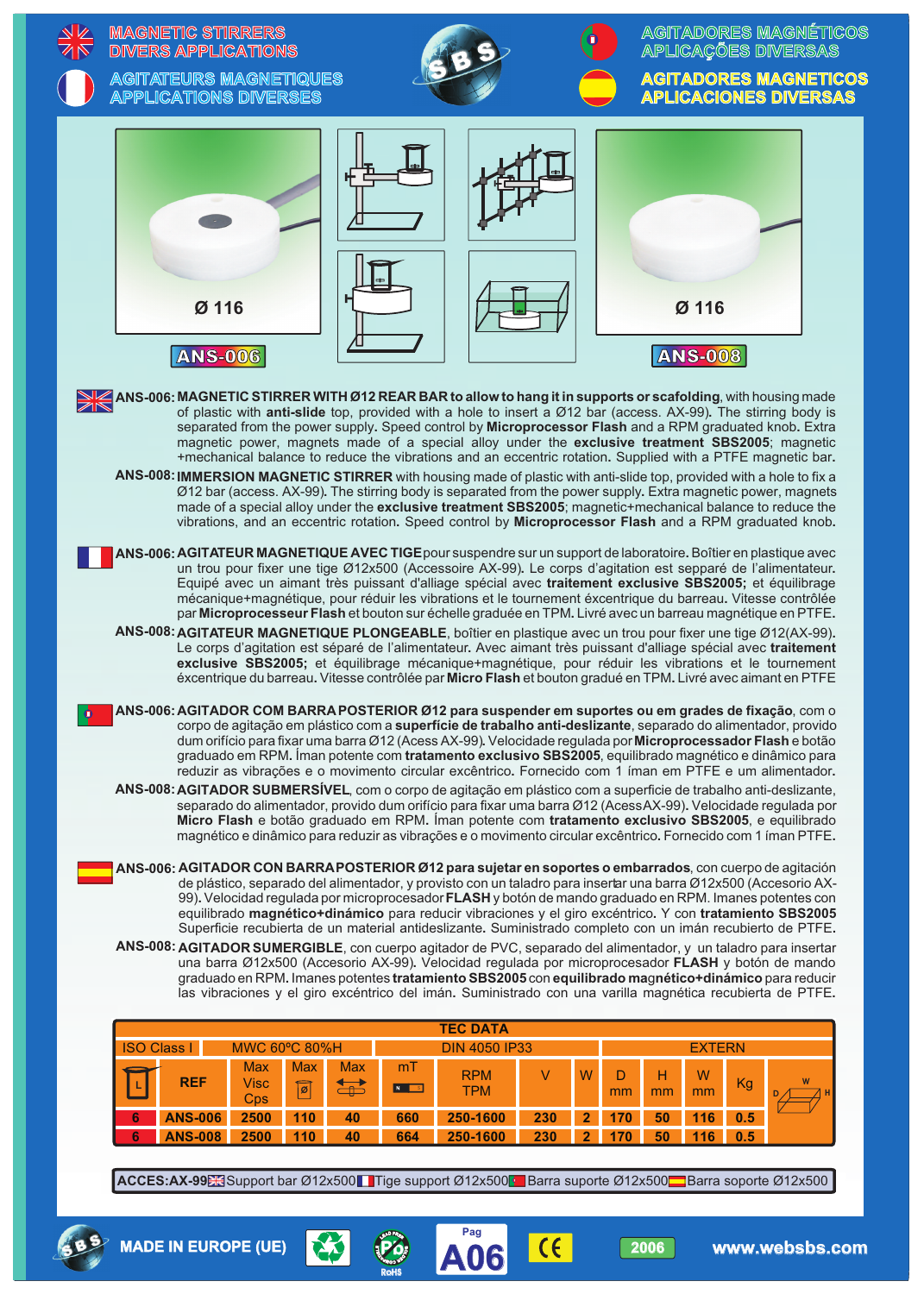|                                                                                                                                                                                                                                                                                                                                                                                                                                                                                                                                                                                                                                                                                                                                                                                                                                                                                                                                                                                                                                                                                                                                             | <b>MAGNETIC STIRRERS</b><br><b>DIVERS APPLICATIONS</b>                                                                                                                                                                                                                                                                                                                                                                                                                                                                                                                                                                                                                                                                                                                                                                                                                                                                                                                                                                                                          |                                               |                    |                                     |            |          |                  |                 |                    |                                        | <b>AGITADORES MAGNÉTICOS</b><br><b>APLICAÇÕES DIVERSAS</b>   |  |  |
|---------------------------------------------------------------------------------------------------------------------------------------------------------------------------------------------------------------------------------------------------------------------------------------------------------------------------------------------------------------------------------------------------------------------------------------------------------------------------------------------------------------------------------------------------------------------------------------------------------------------------------------------------------------------------------------------------------------------------------------------------------------------------------------------------------------------------------------------------------------------------------------------------------------------------------------------------------------------------------------------------------------------------------------------------------------------------------------------------------------------------------------------|-----------------------------------------------------------------------------------------------------------------------------------------------------------------------------------------------------------------------------------------------------------------------------------------------------------------------------------------------------------------------------------------------------------------------------------------------------------------------------------------------------------------------------------------------------------------------------------------------------------------------------------------------------------------------------------------------------------------------------------------------------------------------------------------------------------------------------------------------------------------------------------------------------------------------------------------------------------------------------------------------------------------------------------------------------------------|-----------------------------------------------|--------------------|-------------------------------------|------------|----------|------------------|-----------------|--------------------|----------------------------------------|--------------------------------------------------------------|--|--|
|                                                                                                                                                                                                                                                                                                                                                                                                                                                                                                                                                                                                                                                                                                                                                                                                                                                                                                                                                                                                                                                                                                                                             | <b>AGITATEURS MAGNETIQUES</b><br><b>APPLICATIONS DIVERSES</b>                                                                                                                                                                                                                                                                                                                                                                                                                                                                                                                                                                                                                                                                                                                                                                                                                                                                                                                                                                                                   |                                               |                    |                                     |            |          |                  |                 |                    |                                        | <b>AGITADORES MAGNETICOS</b><br><b>APLICACIONES DIVERSAS</b> |  |  |
|                                                                                                                                                                                                                                                                                                                                                                                                                                                                                                                                                                                                                                                                                                                                                                                                                                                                                                                                                                                                                                                                                                                                             |                                                                                                                                                                                                                                                                                                                                                                                                                                                                                                                                                                                                                                                                                                                                                                                                                                                                                                                                                                                                                                                                 |                                               |                    |                                     |            |          |                  |                 |                    |                                        |                                                              |  |  |
|                                                                                                                                                                                                                                                                                                                                                                                                                                                                                                                                                                                                                                                                                                                                                                                                                                                                                                                                                                                                                                                                                                                                             | <b>ANS-010</b>                                                                                                                                                                                                                                                                                                                                                                                                                                                                                                                                                                                                                                                                                                                                                                                                                                                                                                                                                                                                                                                  |                                               |                    |                                     |            |          |                  |                 | <b>ANS-012</b>     |                                        |                                                              |  |  |
|                                                                                                                                                                                                                                                                                                                                                                                                                                                                                                                                                                                                                                                                                                                                                                                                                                                                                                                                                                                                                                                                                                                                             | ANS-010: CREAMS & PASTES MAGNETIC STIRRER. Adjustable fixing system for round containers, with diameter up to<br>150mm to prevent the recipient displacement when the product viscosity is very high. It is supplied with a special<br>magnet. Stainless steel housing with anti-slide top, provided with a hole to insert a Ø12 bar (access. AX-99). Speed<br>control by Microprocessor Flash Pwm servo-system and digital display. Extra magnetic power, special alloy<br>magnet under the exclusive treatment SBS2005; magnetic + mechanical balance to reduce the vibrations, and<br>eccentric rotation. Timer 9999s. Accessory: AX-17 is a IR heating screen 230V 500W to fix behind the recipient.<br>ANS-012: BIOTECHNOLOGY MAGNETIC STIRRER FOR CULTURE FLASKS at low speed not to damage the cells.<br>Stainless steel housing with anti-slide top, with a hole to fix a Ø12 bar (access.AX-99). Digital speed control by<br>Microprocessor Flash Pwm; timer 9999m. Extra magnetic power, special alloy magnet with exclusive treatment                |                                               |                    |                                     |            |          |                  |                 |                    |                                        |                                                              |  |  |
|                                                                                                                                                                                                                                                                                                                                                                                                                                                                                                                                                                                                                                                                                                                                                                                                                                                                                                                                                                                                                                                                                                                                             | SBS2005; magnetic+mechanical balance to reduce the vibrations and eccentric rotation. Supplied with 1 magnet.<br>ANS-010: AGITATEUR MAGNETIQUE POUR CREMES et produits viscoses muni avec un dispositif de fixation régulable                                                                                                                                                                                                                                                                                                                                                                                                                                                                                                                                                                                                                                                                                                                                                                                                                                   |                                               |                    |                                     |            |          |                  |                 |                    |                                        |                                                              |  |  |
|                                                                                                                                                                                                                                                                                                                                                                                                                                                                                                                                                                                                                                                                                                                                                                                                                                                                                                                                                                                                                                                                                                                                             | pour recipients ronds jusqu'à Ø150 pour éviter que le récipient tourne au même temps que le produit, si la viscosité<br>est grande. Boîtier en acier inox avec un trou por fixer une tige Ø12 (AX-99). Aimant extra-puissant d'un alliage<br>spécial avec traitement exclusive SBS2005, et équilibrage mécanique+magnétique, pour réduir les vibrations et<br>tournement éxcentrique. Vitesse contrôlée à Micro Flash servo à affichage numérique et temporisateur 1-9999s.<br>Access: AX-17: Ecran chauffant IR 230V 500W pour placer derrière le recipient. Livré avec 1 aimant spécial.<br>ANS-012: AGITATEUR MAGNETIQUE POUR BIOTECHNOLOGIE et flacons de culture à baisse vitesse pour ne nuire pas<br>les cellules. Boîtier en acier inox avec un trou por fixer une tige Ø12 (AX-99). Aimant extra-puissant d'un alliage<br>spécial avec traitement exclusive SBS2005; équilibrage mécanique+magnétique, pour réduir les vibrations et<br>tournement éxcentrique. Vitesse contrôlée à Micro Flash numérique et temporisateur 1-9999m. Livré avec aimant. |                                               |                    |                                     |            |          |                  |                 |                    |                                        |                                                              |  |  |
|                                                                                                                                                                                                                                                                                                                                                                                                                                                                                                                                                                                                                                                                                                                                                                                                                                                                                                                                                                                                                                                                                                                                             | ANS-010: AGITADOR PARA CREMES E PRODUTOS VISCOSOS equipado com dispositivo de fixação ajustável para<br>recipientes cilíndricos até Ø150 para evitar que o recipiente gire ao mesmo tempo que o produto agitado, quando o<br>produto é muito viscoso. Chassi em aço inox com orifício para colocar uma barra suporte Ø12 (Acessório AX-99).<br>Velocidade regulada por Micro Flash e botão com display digital. Íman potente com tratamento exclusivo<br>SBS2005, equilibrado magnético e dinâmico para reduzir as vibrações e o movimento circular excêntrico.<br>Fornecido com 1 íman especial. Acessório: AX-17 Radiador aquecedor IV 230V 500 W para fixar atrás do                                                                                                                                                                                                                                                                                                                                                                                         |                                               |                    |                                     |            |          |                  |                 |                    |                                        |                                                              |  |  |
|                                                                                                                                                                                                                                                                                                                                                                                                                                                                                                                                                                                                                                                                                                                                                                                                                                                                                                                                                                                                                                                                                                                                             | ANS-012: AGITADOR DE FRASCOS DE CULTURA E BIOTECNOLOGIA de velocidade lenta para não danificar as células.<br>Chassi em aço inox anti-deslizante com orifício para fixar uma barra Ø12 (AX-99). Íman potente, com tratamento<br>exclusivo SBS2005 equilibrado magnético e dinâmico para reduzir as vibrações e o movimento circular excêntrico.<br>Controlo digital da velocidade por Micro Flash e botão. Temporizador 9999m. Fornecido com 1 íman em PTFE.                                                                                                                                                                                                                                                                                                                                                                                                                                                                                                                                                                                                    |                                               |                    |                                     |            |          |                  |                 |                    |                                        |                                                              |  |  |
| ANS-010: AGITADOR PARA CREMAS Y PRODUCTOS PASTOSOS. Sistema de fijación para recipiente cilíndrico, con<br>ajuste variable del diámetro hasta 150mm; para evitar que el recipiente gire si la viscosidad del producto agitado es<br>muy grande. Se suministra con un imán especial. Velocidad regulada por microprocesador FLASH y botón de<br>mando con display digital. Imanes extrapotentes tratamiento SBS2005 con equilibrado magnético+dinámico<br>para reducir vibraciones y giro excéntrico. Temporizador 9999s. Chasis de acero inox con taladro para fijar una<br>barra Ø12 (AX-99). Accesorio: Pantalla calefactora IR AX-17 230V 500W para fijar detrás del recipiente.<br>ANS-012: AGITADOR PARA FRASCOS DE CULTIVO Y BIOTECNOLOGIA a velocidad lenta para no dañar las células.<br>Chasis acero inox con tapa antideslizante, con taladro para fijar una barra Ø12 AX-99. Control digital de velocidad<br>por microprocesador FLASH y botón de mando. Temporizador 9999m. Imán potente tratamiento SBS2005 con<br>equilibrado magnético+dinámico para reducir las vibraciones y el giro excéntrico. Suministrado con un imán. |                                                                                                                                                                                                                                                                                                                                                                                                                                                                                                                                                                                                                                                                                                                                                                                                                                                                                                                                                                                                                                                                 |                                               |                    |                                     |            |          |                  |                 |                    |                                        |                                                              |  |  |
|                                                                                                                                                                                                                                                                                                                                                                                                                                                                                                                                                                                                                                                                                                                                                                                                                                                                                                                                                                                                                                                                                                                                             | <b>TEC DATA</b>                                                                                                                                                                                                                                                                                                                                                                                                                                                                                                                                                                                                                                                                                                                                                                                                                                                                                                                                                                                                                                                 |                                               |                    |                                     |            |          |                  |                 |                    |                                        |                                                              |  |  |
|                                                                                                                                                                                                                                                                                                                                                                                                                                                                                                                                                                                                                                                                                                                                                                                                                                                                                                                                                                                                                                                                                                                                             | <b>MWC 60°C 80%H</b><br><b>ISO Class I</b><br><b>Max</b><br><b>Max</b>                                                                                                                                                                                                                                                                                                                                                                                                                                                                                                                                                                                                                                                                                                                                                                                                                                                                                                                                                                                          | <b>Max</b>                                    | mT                 | <b>DIN 4050 IP33</b><br><b>RPM</b>  | V          | W        | D                | H               | <b>EXTERN</b><br>W |                                        |                                                              |  |  |
|                                                                                                                                                                                                                                                                                                                                                                                                                                                                                                                                                                                                                                                                                                                                                                                                                                                                                                                                                                                                                                                                                                                                             | <b>REF</b><br>Visc<br>$\widehat{[{\mathfrak{0}}]}$<br>Cps<br><b>ANS-010</b><br>10000<br>150<br>25<br><b>ANS-012</b><br>10000<br>110<br>25                                                                                                                                                                                                                                                                                                                                                                                                                                                                                                                                                                                                                                                                                                                                                                                                                                                                                                                       | $\overleftrightarrow{\textbf{f}}$<br>60<br>70 | N S<br>1610<br>806 | <b>TPM</b><br>200-1600<br>$1 - 100$ | 230<br>230 | 50<br>12 | mm<br>255<br>170 | mm<br>160<br>50 | mm<br>255<br>116   | Kg<br>$\overline{7}$<br>$\overline{2}$ |                                                              |  |  |
|                                                                                                                                                                                                                                                                                                                                                                                                                                                                                                                                                                                                                                                                                                                                                                                                                                                                                                                                                                                                                                                                                                                                             | ACCES:AX-99 Support bar Ø12x500 Tige support Ø12x500 Barra suporte Ø12x500 Barra soporte Ø12x500                                                                                                                                                                                                                                                                                                                                                                                                                                                                                                                                                                                                                                                                                                                                                                                                                                                                                                                                                                |                                               |                    |                                     |            |          |                  |                 |                    |                                        |                                                              |  |  |
|                                                                                                                                                                                                                                                                                                                                                                                                                                                                                                                                                                                                                                                                                                                                                                                                                                                                                                                                                                                                                                                                                                                                             |                                                                                                                                                                                                                                                                                                                                                                                                                                                                                                                                                                                                                                                                                                                                                                                                                                                                                                                                                                                                                                                                 |                                               |                    |                                     |            |          |                  |                 |                    |                                        |                                                              |  |  |
|                                                                                                                                                                                                                                                                                                                                                                                                                                                                                                                                                                                                                                                                                                                                                                                                                                                                                                                                                                                                                                                                                                                                             | <b>MADE IN EUROPE (UE)</b>                                                                                                                                                                                                                                                                                                                                                                                                                                                                                                                                                                                                                                                                                                                                                                                                                                                                                                                                                                                                                                      |                                               |                    | Pag                                 |            |          | 2006             |                 |                    |                                        | www.websbs.com                                               |  |  |

**A07 Pag**



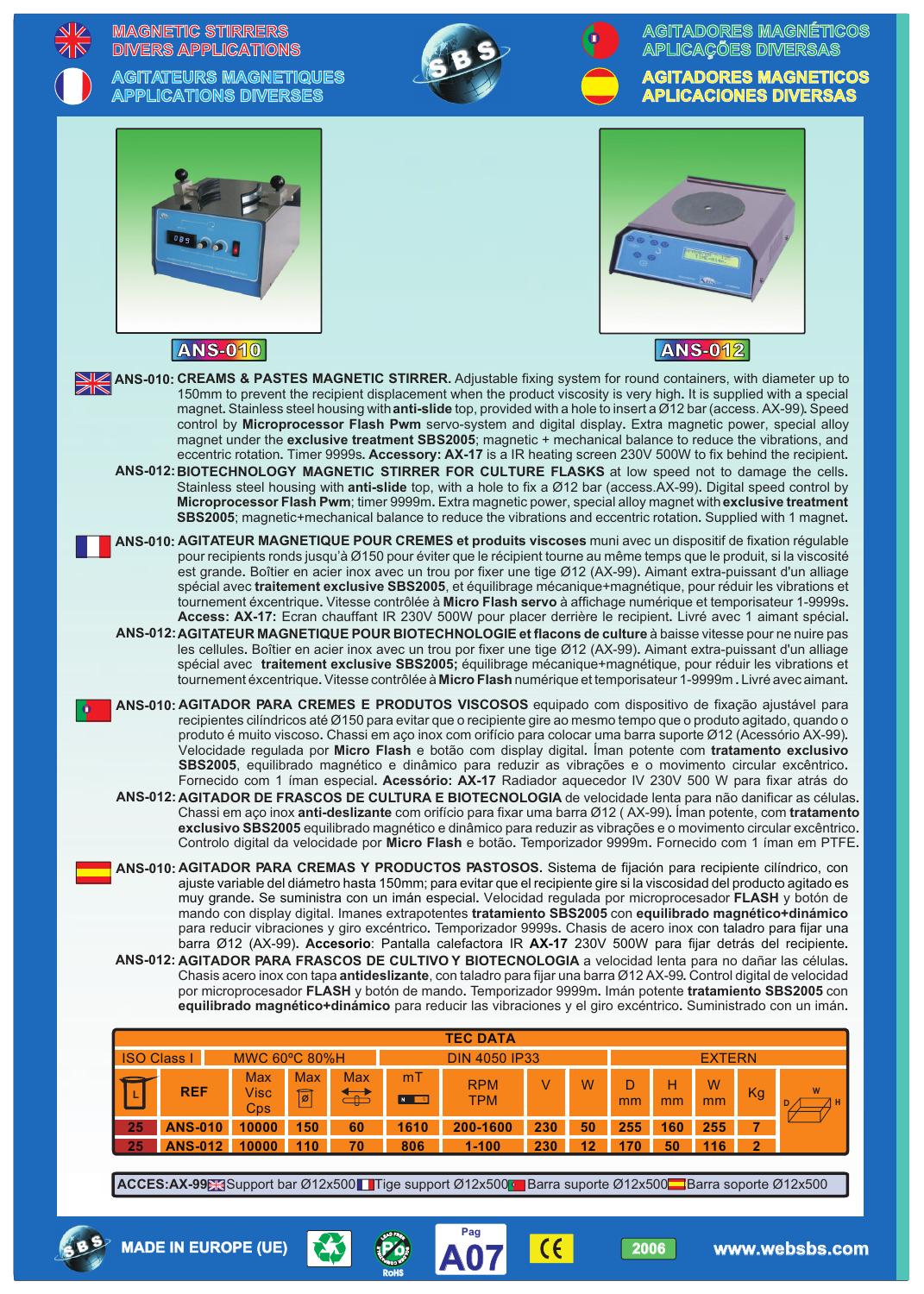|           |          | <b>MAGNETIC STIRRERS</b><br><b>DIVERS APPLICATIONS</b><br><b>AGITATEURS MAGNETIQUES</b><br><b>APPLICATIONS DIVERSES</b> |                                  |                              |                                                                |                                                                                                                                                                                                                                                                                                                                                                                                                                                                                                                                                                                                                                                                                                                                                                                                                                                                                                                                                                                                                                                                                                                                                                              |            |                        | APLICAÇÕES DIVERSAS    |                               | AGITADORES MAGNÉTICOS<br><b>AGITADORES MAGNETICOS</b><br><b>APLICACIONES DIVERSAS</b> |
|-----------|----------|-------------------------------------------------------------------------------------------------------------------------|----------------------------------|------------------------------|----------------------------------------------------------------|------------------------------------------------------------------------------------------------------------------------------------------------------------------------------------------------------------------------------------------------------------------------------------------------------------------------------------------------------------------------------------------------------------------------------------------------------------------------------------------------------------------------------------------------------------------------------------------------------------------------------------------------------------------------------------------------------------------------------------------------------------------------------------------------------------------------------------------------------------------------------------------------------------------------------------------------------------------------------------------------------------------------------------------------------------------------------------------------------------------------------------------------------------------------------|------------|------------------------|------------------------|-------------------------------|---------------------------------------------------------------------------------------|
|           |          | 089<br><b>ANS-014</b>                                                                                                   |                                  |                              |                                                                |                                                                                                                                                                                                                                                                                                                                                                                                                                                                                                                                                                                                                                                                                                                                                                                                                                                                                                                                                                                                                                                                                                                                                                              |            |                        | <b>ANS-016</b>         |                               |                                                                                       |
| <b>NK</b> |          |                                                                                                                         |                                  |                              |                                                                | ANS-014:MAGNETIC STIRRERS WITH LIGHT on the bottom to allow to light the recipients during the stirring. Produced<br>with 2 different kind of lights: ANS-014 White Light, ANS-016 UV366nm Light, for fluorescent liquids. Stainless<br>steel housing with anti-slide top, with a hole to fix a Ø12 bar (access.AX-99). Extra magnetic power, magnet of a<br>special alloy under the exclusive treatment SBS2005; magnetic+mechanical balance to reduce vibrations and<br>eccentric rotation. Digital speed control Microprocessor Flash Pwm, by knob. Supplied with 1 PTFE magnet bar.<br>ANS-014: AGITATEUR MAGNETIQUE AVEC ECLAIRAGE dans la surface pour éclairer un récipient pendant leur agitation.<br>Fabriqués avec deux sortes de lumières: ANS-014 Blanche, ANS-016 UV 366nm pour liquides fluorescents.<br>Boîtier en acier inox avec un trou pour fixer une tige Ø12 (AX-99). Aimant extra-puissant d'un alliage spécial avec<br>traitement exclusive SBS2005, et équilibrage mécanique+magnétique, pour réduir les vibrations et tournement<br>éxcentrique. Vitesse contrôlée à Micro Flash Pwm à affichage numérique et bouton. Livré avec un aimant en PTFE. |            |                        |                        |                               |                                                                                       |
|           |          |                                                                                                                         |                                  |                              |                                                                | ANS-014:AGITADORES COM LUZ para iluminar os líquidos durante a agitação. Fabricam-se com 2 classes de luz<br>diferentes: ANS-014 Luz BRANCA, ANS-016 Luz UV-366nm, para líquidos fluorescentes. Chassi em aço inox<br>com orifício para colocar uma barra suporte Ø12 (Acess AX-99). Iman potente, com tratamento exclusivo<br>SBS2005, e equilibrado magnético e dinâmico para reduzir as vibrações e o movimento circular excêntrico.<br>Velocidade regulada por Micro Flash e botão com display digital. Fornecido com um íman revestido em PTFE.<br>ANS-014: Agitadores con LUZ EN LA BASE para iluminar los líquidos mientras son agitados. Se fabrican con tres clases de                                                                                                                                                                                                                                                                                                                                                                                                                                                                                              |            |                        |                        |                               |                                                                                       |
|           |          |                                                                                                                         |                                  |                              |                                                                | luz diferentes: ANS-014 LUZ BLANCA, ANS-016 LUZ UV-366nm para líquidos fluorescentes. Velocidad regulada<br>por microprocesador FLASH y botón de mando con display digital. Imán de aleación especial extrapotente, con<br>tratamiento SBS2005 con equilibrado magnético y dinámico para reducir vibraciones y giro excéntrico.<br>Chasis de acero inox provisto de un orificio para fijar una barra de Ø12 (Acc AX-99). Suministrado con 1 imán PTFE.                                                                                                                                                                                                                                                                                                                                                                                                                                                                                                                                                                                                                                                                                                                       |            |                        |                        |                               |                                                                                       |
|           |          |                                                                                                                         |                                  |                              |                                                                | <b>TEC DATA</b>                                                                                                                                                                                                                                                                                                                                                                                                                                                                                                                                                                                                                                                                                                                                                                                                                                                                                                                                                                                                                                                                                                                                                              |            |                        |                        |                               |                                                                                       |
|           |          | <b>ISO Class I</b>                                                                                                      |                                  | <b>MWC 60°C 80%H</b>         |                                                                | <b>DIN 4050 IP33</b>                                                                                                                                                                                                                                                                                                                                                                                                                                                                                                                                                                                                                                                                                                                                                                                                                                                                                                                                                                                                                                                                                                                                                         |            |                        | <b>EXTERN</b>          |                               |                                                                                       |
|           |          | <b>REF</b>                                                                                                              | <b>Max</b><br><b>Visc</b><br>Cps | <b>Max</b><br>$ \mathbf{z} $ | <b>Max</b><br>mT<br>$\overleftrightarrow{d}$<br>N <sub>S</sub> | <b>RPM</b><br><b>TPM</b>                                                                                                                                                                                                                                                                                                                                                                                                                                                                                                                                                                                                                                                                                                                                                                                                                                                                                                                                                                                                                                                                                                                                                     | V          | W<br>D<br>mm           | н<br>W<br>mm<br>mm     | Kg                            |                                                                                       |
|           | 12<br>12 | <b>ANS-014</b><br><b>ANS-016</b>                                                                                        | 5000<br>5000                     | 220<br>220                   | 664<br>40<br>40<br>664                                         | 250-1600<br>250-1600                                                                                                                                                                                                                                                                                                                                                                                                                                                                                                                                                                                                                                                                                                                                                                                                                                                                                                                                                                                                                                                                                                                                                         | 230<br>230 | 16<br>250<br>16<br>250 | 85<br>220<br>85<br>220 | $\overline{2}$<br>$\mathbf 2$ |                                                                                       |
|           |          |                                                                                                                         |                                  |                              |                                                                | ACCES:AX-99 Support bar Ø12x500 Tige support Ø12x500 Barra suporte Ø12x500 Barra soporte Ø12x500                                                                                                                                                                                                                                                                                                                                                                                                                                                                                                                                                                                                                                                                                                                                                                                                                                                                                                                                                                                                                                                                             |            |                        |                        |                               |                                                                                       |
|           |          | <b>MADE IN EUROPE (UE)</b>                                                                                              |                                  |                              |                                                                | Pag<br>Λ ΛΩ                                                                                                                                                                                                                                                                                                                                                                                                                                                                                                                                                                                                                                                                                                                                                                                                                                                                                                                                                                                                                                                                                                                                                                  | $\epsilon$ |                        | 2006                   |                               | www.websbs.com                                                                        |



 $\left( \frac{\partial}{\partial \theta} \right)$ 

**RoHS**

**A08 Pag**